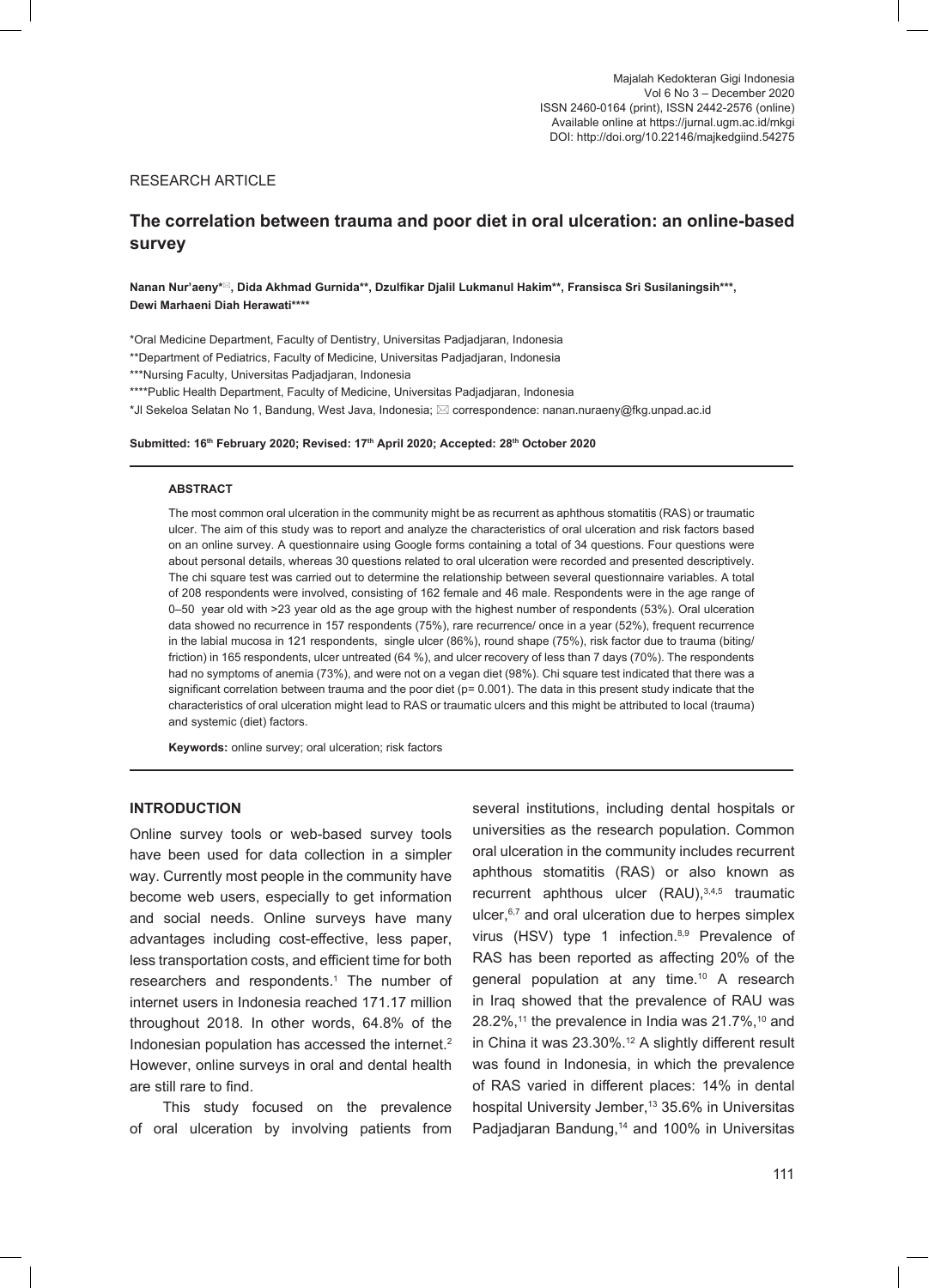Sam Ratulangi Manado.<sup>15</sup> There were only few studies to address the prevalence of traumatic ulcers, some of which are found as case reports study regarding the management of traumatic ulcers.<sup>16-19</sup>

Some oral ulceration has special characteristics, such as traumatic ulcers, which appears as a solitary shallow, or deep ulcer with irregular border. Chronic traumatic ulcer can be found in varying degrees of peripheral keratosis, while RAS have a round or oval shape with a distinct red border (halo erythem), similar to herpes ulcers, except when the multiple ulcer found in a small size and accompanied by gingivitis. This condition tends to be a herpes ulcer. $7,20-22$  It is important to know about the oral ulceration characteristics because it can determine diagnosis and also the therapeutic plan. Widespread use of the internet can benefit the public in providing information about diseases, including oral ulcerations, but different interpretations can cause problems such as underestimating complaints or otherwise overreacting to a complaint. Patients sometimes did not know the relationship between a cause with the onset of their disease until a medical explanation is given by the doctor. Many factors may associate with oral ulceration, such as trauma, stress, hormonal imbalance, allergy, genetic, or infection.20 The aim of this study is to conduct a survey of people's experience with oral ulceration and to analyze the correlation of risk factors with characteristics of oral ulceration.

### **MATERIAL DAN METHODS**

This research was a cross sectional study. Sampling was selected in accordance with the length of the study (consecutive sampling), which started from August to October 2018.

The sample size was based on the following Bernoulli formula:<sup>23</sup>

$$
n\geq \frac{\big(Z_{\alpha/2}\big)^2pq}{e^2}
$$

 $Z= 1.96$ ,  $p= 0.5$ ,  $q= 0.5$ , and  $e= 0.1$ , then the sample size is 96.04. The formula for the rapid

survey is multiplied by two, which becomes 192.08, and the minimum sample size is rounded to 200. Inclusion criteria for respondents were Indonesians, aged  $\leq$  50 years, have had oral ulceration and a positive family history of oral ulceration, and were willing to fill out a questionnaire form. Respondents who have systemic diseases or were currently on medication, and provide incomplete answers will be excluded. We created a questionnaire on the Google form which has been tested for its validity and reliability. The questionnaire contains 30 questions related to oral ulceration, and 4 more questions about personal details, including age, gender, occupation and marital information. All data were presented descriptively, and we also do the correlation test to analyze the risk factors with several characteristics of oral ulceration. In this study, we excluded the questions about ulceration caused by herpes simplex virus (HSV) type 1 infection due to invalid and unreliable questions.This investigation was approved by the Health Research Ethics Committee of Universitas Padjadjaran with Registry Number 977/UN6.KEP/ EC/2018.

#### **Table 1**. Characteristic of respondents

| Characteristic  | $n$ (%)  |
|-----------------|----------|
| Gender          |          |
| Female          | 162 (78) |
| Male            | 46 (22)  |
| Age* (year)     |          |
| < 23            | 98 (47)  |
| > 23            | 110 (53) |
| Occupation      |          |
| Student         | 1(1)     |
| College Student | 111 (53) |
| Workers         | 90(43)   |
| House Wife      | 6(3)     |
| Marital status  |          |
| Single          | 107 (51) |
| Married         | 101 (49) |

\*age grouped by median value

### **RESULTS**

A total number of 208 respondents consisting of 162 females and 46 males were involved as the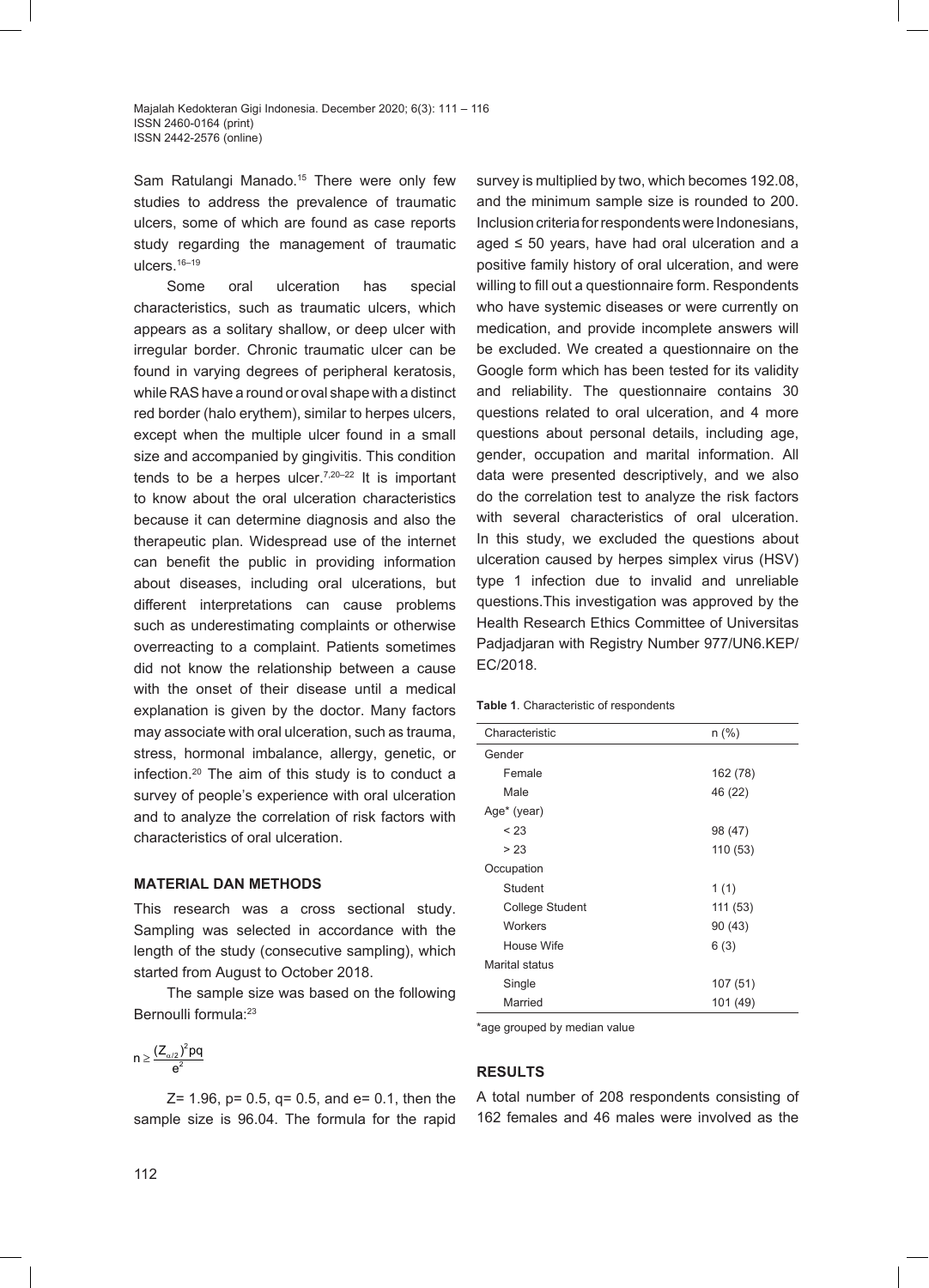|           | Recurrency    | Frequency   |                                        |                     | Number                  |                          |                       |            |
|-----------|---------------|-------------|----------------------------------------|---------------------|-------------------------|--------------------------|-----------------------|------------|
| Answer    |               | $n$ (%)     |                                        |                     | $n$ (%)                 |                          |                       |            |
|           | $n$ (%)       | Once a year | 2-3 times a<br>year                    | > 3 times a<br>year | 1                       | $\overline{2}$           | 3                     | >3         |
| Yes       | 51(24.5)      | 108 (52)    | 60 (29)                                | 40 (19)             | 178 (86)                | 24 (11.5)                | 3(1.4)                | 3(1.4)     |
| No        | 157 (75.5)    | 100 (48)    | 148 (71)                               | 168 (81)            | 30(14)                  | 184 (88.5)               | 205 (98.6)            | 205 (98.6) |
| Answer    |               | Ulcer form  |                                        |                     | Duration                |                          |                       |            |
|           | Round         | Oval        | Asymmetric                             | < 7 days            | 7 days                  | $7-10$ days              | $> 10$ days           | Treatment  |
| Yes       | 156 (75)      | 27(13)      | 25(12)                                 | 146 (70)            | 1(0.5)                  | 55(26)                   | 6(3)                  | 133 (64)   |
| No        | 52(25)        | 181 (87)    | 183 (88)                               | 62 (30)             | 207 (99.5)              | 153 (74)                 | 202 (97)              | 75 (36)    |
| Answer    | Location*     |             |                                        |                     |                         |                          |                       |            |
|           | <b>Buccal</b> | Labial      | Gingiva                                | Palatum             | Dorsum of the tonque    |                          | Ventral of the tongue |            |
| Yes       | 80            | 121         | 20                                     | 11                  | 39                      |                          |                       | 10         |
| No        | 128           | 87          | 188                                    | 197                 | 169                     |                          |                       | 198        |
|           | Trigger*      |             |                                        |                     |                         |                          |                       |            |
| Answer    | Trauma        |             | Menstruation Physical stress Poor Diet |                     | Psychological<br>stress | Allergy of<br>food/drink | Anemia<br>symptoms    | Vegan diet |
| Yes       | 165           | 20          | 24                                     | 41                  | 19                      | 10                       | 56 (27)               | 203 (97)   |
| <b>No</b> | 43            | 188         | 184                                    | 167                 | 189                     | 18                       | 152 (73)              | 5(3)       |

#### **Table 2**. Questionnaire data of oral ulceration

\*The subject can choose more than one option

research respondents. Most respondents were in the group age above 23 years (53%), most of whom were college students (53%),who were single (51%) (Table 1). Oral ulceration characteristics showed no occurrence of recurrency (75%), rarely/ once a year (52%), recurrence located at in the labial mucosa in 121 respondents, in single ulcer (86%), having round shape (75%), trigger of ulcer due to trauma in 165 respondents, untreated ulcer (64%), and ulcer recovery less than 7 days (70%). Two conditions related with oral ulceration showed that almost all respondents had no symptoms of anemia (73%) and had no vegan diet (98%). (Table 2)

The correlation test did not show significant results between trauma and several characteristics of oral ulcers including frequency, location, number, shape, and duration of oral ulcers, but the test showed significant results with poor diet ( $p =$ 0.001). (Table 3)

#### **DISCUSSION**

Most respondents selected trauma as the local factor of oral ulceration and the number of ulcer were mostly as single ulcers. This result corresponds to the theory that most single ulcer may be caused by direct physical/mechanical, thermal, or chemical trauma.20,22 Daily routine activities, such as brushing teeth or eating, also can trigger trauma.<sup>21</sup> Other factors in this study showed that poor diet as the second highest factor was chosen by respondents related to the occurrence of ulcers due to systemic disturbance. Poor diet serves as a means that there is a considerable lack of supply of vitamins, minerals, and other nutrients needed to support healthy tissues. Deficiencies particularly relevant to the dental practice are those in folate and other B complex, A, C, and D vitamins, calcium, fluoride and protein. A lack of these nutrients affects nearly every structure in the oral cavity, including oral ulceration.24 Other questions related to poor diet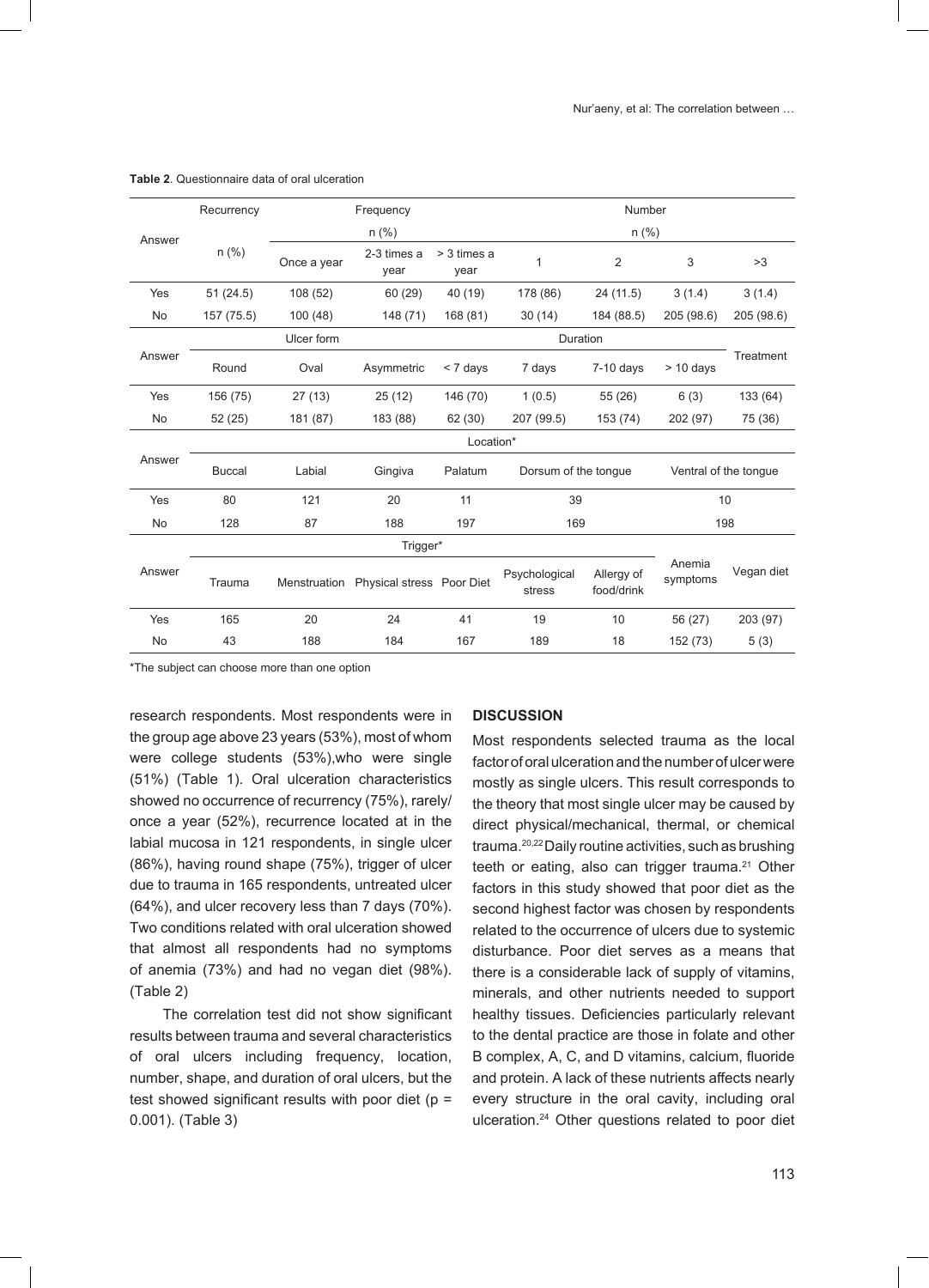Majalah Kedokteran Gigi Indonesia. December 2020; 6(3): 111 – 116 ISSN 2460-0164 (print) ISSN 2442-2576 (online)

|  |  |  | <b>Table 3.</b> Correlation analysis of questionnaire variables |  |
|--|--|--|-----------------------------------------------------------------|--|
|--|--|--|-----------------------------------------------------------------|--|

|                                |            | Trauma      |             |         |
|--------------------------------|------------|-------------|-------------|---------|
| Variable                       | No         | Yes         | Total       | p-value |
|                                | n (%)      | n(%)        |             |         |
| Poor diet                      |            |             |             | 0.001   |
| Yes                            | 21 (10.1%) | 24 (11.5%)  | 45 (21.6%)  |         |
| No                             | 15 (7.2%)  | 148 (71.2%) | 163 (78.4%) |         |
| Frequency<br>once in a<br>year |            |             |             | 0.39    |
| Yes                            | 16 (7.7%)  | 90 (43.3%)  | 106 (51.0%) |         |
| No                             | 20 (9.6%)  | 82 (39.4%)  | 102 (49.0%) |         |
| Buccal mucosa                  |            |             |             | 0.825   |
| Yes                            | 16 (7.7%)  | 73 (35.1%)  | 89 (42.8%)  |         |
| No                             | 20 (9.6%)  | 99 (47.6%)  | 119 (57.2%) |         |
| Labial<br>mucosa               |            |             |             | 0.614   |
| Yes                            | 24 (11.5%) | 107 (51.4%) | 131 (63.0%) |         |
| No                             | 12 (5.8%)  | 65 (31.3%)  | 77 (37.0%)  |         |
| Round<br>shape                 |            |             |             | 0.564   |
| Yes                            | 26 (12.5%) | 132 (63.5%) | 158 (76.0%) |         |
| No                             | 10 (4.8%)  | 40 (80.0%)  | 50 (24.0%)  |         |
| Single<br>ulcer                |            |             |             | 0.295   |
| Yes                            | 29 (13.9%) | 150 (72.1%) | 179 (86.1%) |         |
| No                             | $7(3.4\%)$ | 22 (10.6%)  | 29 (13.9%)  |         |
| Duration<br>< 7 days           |            |             |             | 0.822   |
| Yes                            | 26 (12.5%) | 121 (58.2%) | 147 (70.7%) |         |
| No                             | 10 (4.8%)  | 51 (83.6%)  | 61 (29.3%)  |         |

p-value based on the chi square test

are symptoms of anemia and vegan diet, but most respondents did not have a vegan dietary habit nor have symptoms of anemia. These two questions cannot support the factors of poor diet. We need to further research on this matter to find out the dietary deficiencies, be it the lack of macronutrients or micronutrients.

Both the physical and psychological factors might influence the immunity. Psychological wellbeing was proven to increase human body immune response.25 Physical activity has been shown to induce considerable physiological changes on

the immune system.26 Both types of the immune response: natural and acquired (humoral and cellular) may be disturbed in patients with oral ulceration such as RAS.<sup>27</sup> The other respondent's choice of their predisposing oral ulceration factors were menstrual cycle and allergic factors, both of which were associated with RAS.<sup>20</sup>

The consideration to the diagnosis of recurrent aphthous stomatitis (RAS) is based on the information about the trigger factor and the shape of ulcer. In particular, it refers to the trauma factor selected by most respondents and round ulceration which also served as the most common choice (75%). The major factors which are currently linked to RAS include local factors, such as trauma.<sup>20</sup> The traumatic ulcers usually heal within 7–10 days when the cause is removed. The healing period of minor RAS occurs within the same duration. Seventy-five percent to 85% of patients who suffer from RAS have minor ulcers.<sup>20</sup> The result of the question about ulcer recovery is less than 7 days for 70.2%. This means that respondents experienced minor type ulcer that can be as RAS or traumatic ulcer.

There is a relationship between ulceration due to trauma and poor diet in this study, which is in line with the theory that nutritional factors play a role in maintaining the integrity of the oral mucosal epithelium. Thus, unbalanced diet can cause the rupture of epithelium. Even though it is only exposed to a mild friction, it eventually can cause an ulcer. There is a relationship between trauma as a trigger factor of oral ulceration and poor diet in this study, which is in line with the theory that nutritional factors play a role in maintaining the integrity of the oral mucosal epithelium. Hence, unbalanced diet can cause the epithelium to rupture or vice versa. Traumatic ulcers will disrupt the process of mastication, resulting in nutrient intake disorders.28

#### **CONCLUSION**

The data in this study suggest that characteristics of oral ulcerations experienced by respondents might lead to RAS or traumatic ulcers. In addition,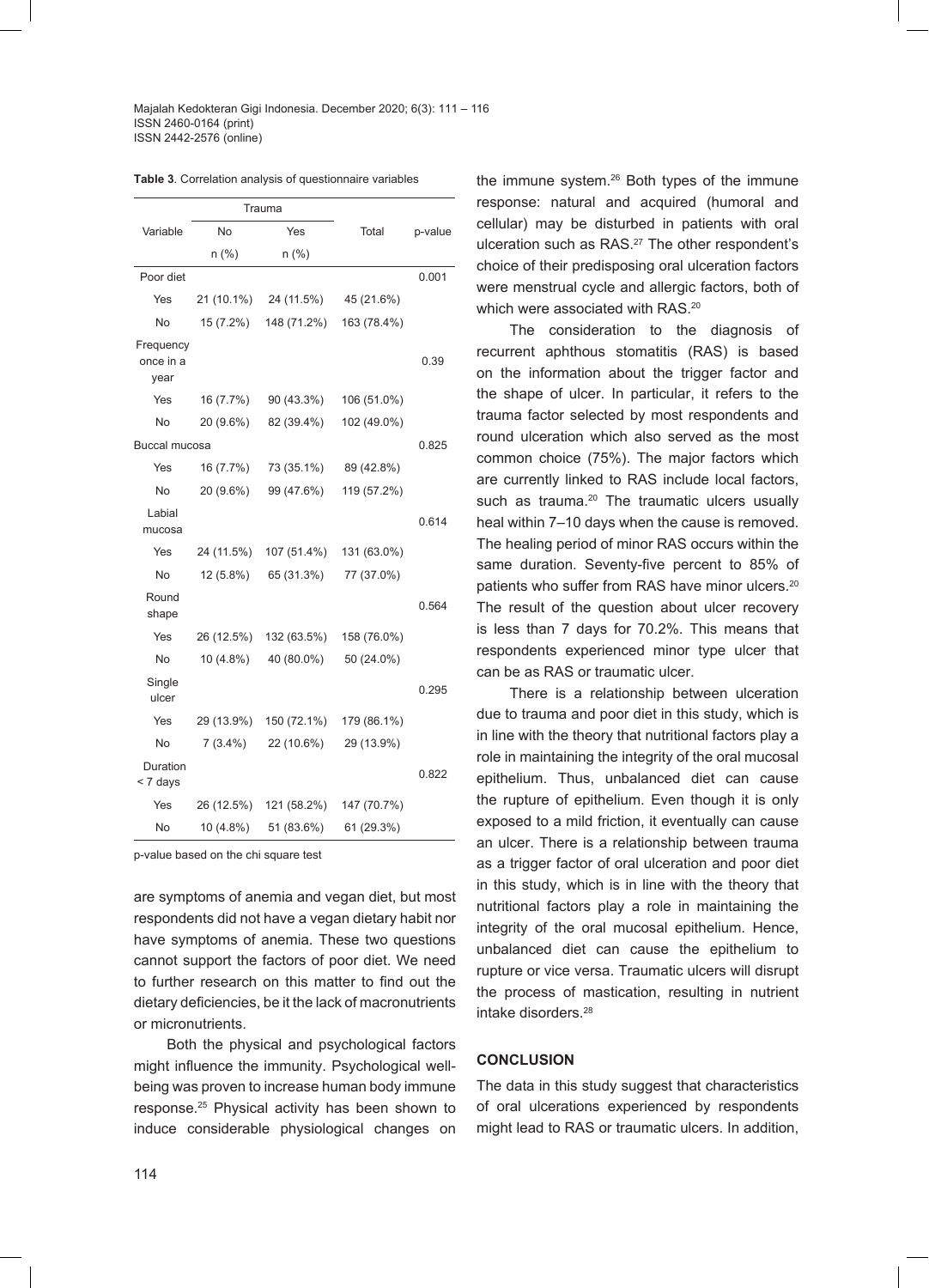a significant correlations were found among the most common risk factors chosen by respondents, namely trauma and poor diet.

# **ACKNOWLEDGEMENT**

We would like to thank Direktorat Penelitian and Pengabdian Masyarakat as well as Inovasi/ Directorate of Research and Community Service and Innovation (DRPMI) Universitas Padjadjaran for funding this research through the Unpad Internal Grants, Academic Leadership Grant (ALG) of 2018.

# **REFERENCES**

- 1. Raju NV, Harinarayana NS. Online survey tools: a case study of google forms online survey tools : a case study of google forms 1. 2018. 1–12.
- 2. Nabila M. Survei APJII: Pengguna Internet di Indonesia Capai 171,17 Juta Sepanjang 2018. Dailysocial.id. 2018; 1–16.
- 3. Challacombe SJ, Alsahaf S, Tappuni A. Recurrent Aphthous Stomatitis: Towards Evidence-Based Treatment? Current Oral Health Reports. 2015; 2: 158-167. doi: 10.1007/s40496-015-0054-y
- 4. Preeti L, Magesh KT, Rajkumar K, Karthik R. Recurrent aphthous stomatitis. J Oral Maxillofac Pathol. 2011; 15(3): 252–256. doi: 10.4103/0973-029X.86669
- 5. Queiroz SIML, Silva MVAd, Medeiros AMCd, Oliveira PTd, Gurgel BCdV, Silveira EJDd. Recurrent aphthous ulceration: an epidemiological study of etiological factors, treatment and differential diagnosis. An Bras Dermatol. 2018; 93(3): 341–346. doi: 10.1590/ abd1806-4841.20186228
- 6. Sivapathasundharam B, Sundararaman P, Kannan K. Oral Ulcers - A Review. J Dent & Oral Disord. 2018; 4(4): 1098
- 7. Anura A. Traumatic oral mucosal lesions: a mini review and clinical update. Oral Health Dent Manag. 2014; 13(2): 254–259.
- 8. Zakiawati D, Nur'aeny N, Setiadhi R. Distribution of oral ulceration cases in Oral

Medicine Integrated Installation of Universitas Padjadjaran Dental Hospital. Padjadjaran J Dent. 2020; 32(3): 237. doi: 10.24198/pjd. vol32no3.23664

- 9. Nuraeny N, Wahyuni IS, Dewi TS, Sufiawati I. Profil Lesi Mulut Akibat Infeksi Herpes Simplex Virus HSV Tipe 1. In: FORIL XI. 2015.
- 10. Patil S, Reddy SN, Maheshwari S, Khandelwal S, Shruthi D, Doni B. Prevalence of recurrent aphthous ulceration in the Indian Population. J Clin Exp Dent. 2014; 6(1): 36–40. doi: 10.4317/jced.51227
- 11. Abdullah MJ. Prevalence of recurrent aphthous ulceration experience in patients attending piramird dental speciality in sulaimani city. J Clin Exp Dent. 2013; 5(2): 89-94. doi: 10.4317/jced.51042
- 12. Shi L, Wan K, Tan M, Yin G, Ge M, Rao X, He L, Jin Y, Yao Y. Risk factors of recurrent aphthous ulceration among university students. Int J Clin Exp Med. 2015; 8(4): 6218–6223.
- 13. Sulistiani A, Hernawati S. Prevalensi dan distribusi penderita stomatitis aftosa rekuren (SAR) di Klinik Penyakit Mulut RSGM FKG Universitas Jember pada Tahun 2014 (Prevalence and Distribution of Patients Recurrent Aphthous Stomatitis (RAS) in Oral Medicine Departement of Dental. Pustaka Kesehatan. 2017; 5(1): 169-176.
- 14. Safely NM, Nur'aeny N, Hidayat W. Profil lesi stomatitis aftosa rekuren pada pasien di instalasi Ilmu Penyakit Mulut RSGM Unpad periode 2014-2015. Padjadjaran J Dent Res Students. 2017; 1(2): 110-116. doi: 10.24198/ pjdrs.v2i1.22112
- 15. Leman MA, Mariati NW, Yogasedana MA. Angka Kejadian Stomatitis Aphtosa Rekuren (SAR) Ditinjau dari Faktor Etiologi di RSGMP FK UNSRAT Tahun 2014. J e-Gigi. 2015; 3(2): 3–9.
- 16. Akbari G, Dewi TS, Malik I. Traumatic ulcer distribution of patiens with removable orthodontic appliance in Orthodontics Clinics of Dental Specialist Program. Padjadjaran